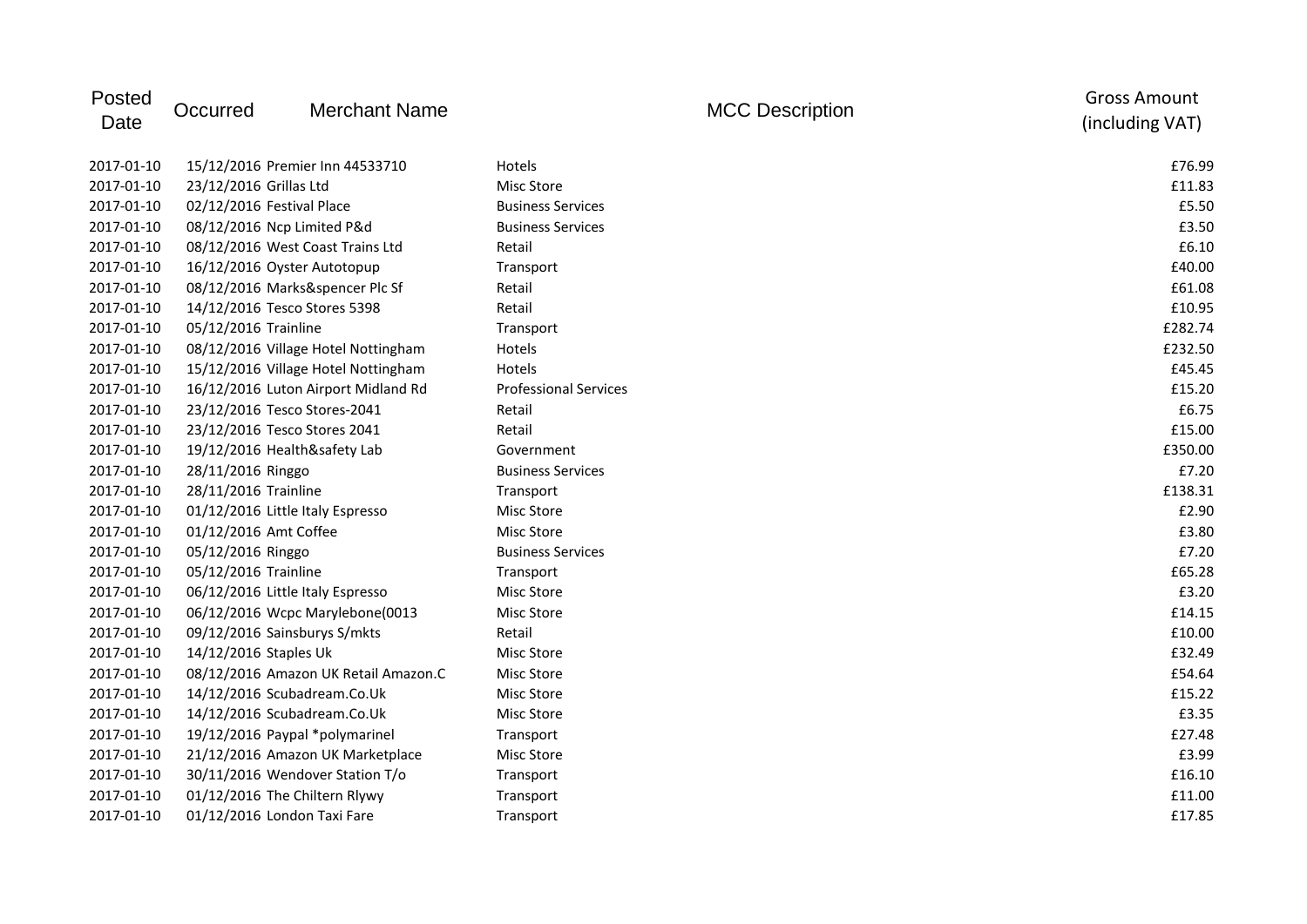| 2017-01-10 | 01/12/2016 Hilton                   | Hotels                       | £149.00   |
|------------|-------------------------------------|------------------------------|-----------|
| 2017-01-10 | 12/12/2016 M6 Toll                  | Transport                    | £5.50     |
| 2017-01-10 | 12/12/2016 W M Morrisons Cafe       | Misc Store                   | £7.05     |
| 2017-01-10 | 13/12/2016 Busy Guys Ltd            | Misc Store                   | £16.00    |
| 2017-01-10 | 02/12/2016 Rs Components            | Wholesale                    | £31.96    |
| 2017-01-10 | 06/12/2016 Aylesbury Audi Service   | Vehicles                     | £396.73   |
| 2017-01-10 | 12/12/2016 Www.Toolstation.Com      | Retail                       | £12.82    |
| 2017-01-10 | 12/12/2016 Www.Toolstation.Com      | Retail                       | £5.90     |
| 2017-01-10 | 12/12/2016 Regent Hose & Hydrauli   | Retail                       | £7.76     |
| 2017-01-10 | 14/12/2016 Www.Scalesandbalances.   | Misc Store                   | £276.60   |
| 2017-01-10 | 07/12/2016 Aldi                     | Retail                       | £63.89    |
| 2017-01-10 | 01/12/2016 Aylesbury Station T/o    | Transport                    | £19.30    |
| 2017-01-10 | 30/11/2016 Saturn Machine Knives Lt | Misc Store                   | $-£33.70$ |
| 2017-01-10 | 02/12/2016 Www.Cipfa.Org.Uk/pfmco   | <b>Professional Services</b> | £1,872.00 |
| 2017-01-10 | 12/12/2016 Aylesbury Station T/o    | Transport                    | £23.90    |
| 2017-01-10 | 21/12/2016 Acca                     | <b>Professional Services</b> | £95.00    |
| 2017-01-10 | 21/12/2016 Acca                     | <b>Professional Services</b> | £231.00   |
| 2017-01-10 | 21/12/2016 Www.Cipfa.Org.Uk         | <b>Professional Services</b> | £310.00   |
| 2017-01-10 | 21/12/2016 Amazon UK Retail         | Mail Order                   | £29.81    |
| 2017-01-10 | 30/11/2016 Borough It Ltd           | <b>Business Services</b>     | £20.00    |
| 2017-01-10 | 01/12/2016 Www.Pc-Safe.Co.Uk        | Wholesale                    | £0.00     |
| 2017-01-10 | 28/11/2016 Premier Inn44017335      | Hotels                       | £90.99    |
| 2017-01-10 | 14/12/2016 Tesco Stores 2041        | Retail                       | £9.24     |
| 2017-01-10 | 11/11/2016 Wasabi - Warren Street   | Misc Store                   | £7.20     |
| 2017-01-10 | 07/12/2016 Starbucks                | Misc Store                   | £4.34     |
| 2017-01-10 | 08/12/2016 Pret A Manger            | Misc Store                   | £3.85     |
| 2017-01-10 | 09/12/2016 Eat                      | Misc Store                   | £3.90     |
| 2017-01-10 | 16/12/2016 Queensway Coffee         | Misc Store                   | £2.40     |
| 2017-01-10 | 28/11/2016 Virgin Trains            | Transport                    | £140.00   |
| 2017-01-10 | 28/11/2016 Virgin Trains            | Transport                    | £345.60   |
| 2017-01-10 | 02/12/2016 Shoosmiths Llp - Group   | <b>Professional Services</b> | £120.82   |
| 2017-01-10 | 06/12/2016 Londis                   | Retail                       | £7.07     |
| 2017-01-10 | 06/12/2016 Parcel2go.Com Ltd        | Transport                    | £7.31     |
| 2017-01-10 | 08/12/2016 Parcel2go.Com Ltd        | Transport                    | £7.31     |
| 2017-01-10 | 09/12/2016 London Midland Web       | Transport                    | £52.40    |
| 2017-01-10 | 14/12/2016 Parcel2go.Com Ltd        | Transport                    | £7.31     |
| 2017-01-10 | 14/12/2016 Www.Flagsandflagpoles.   | Wholesale                    | £173.40   |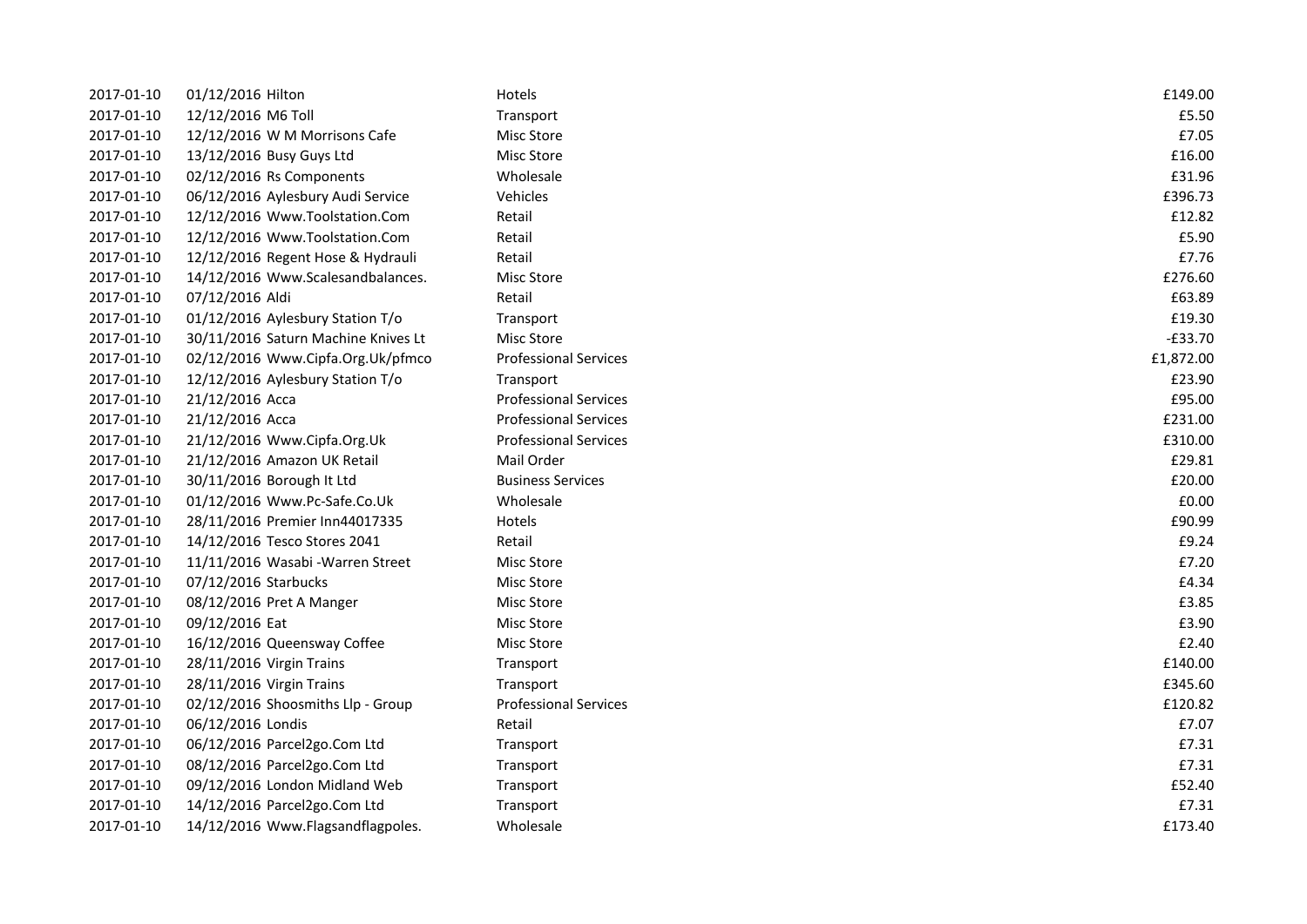| 2017-01-10 | 30/11/2016 Monsoon                                              | Misc Store                   | £34.60  |
|------------|-----------------------------------------------------------------|------------------------------|---------|
| 2017-01-10 | 30/11/2016 Holiday Inn Exp Tamwor                               | Hotels                       | £119.00 |
| 2017-01-10 | 06/12/2016 Automobile Parking Lots and Garage Business Services |                              | £7.20   |
| 2017-01-10 | 06/12/2016 Greater Anglia T/o                                   | Transport                    | £29.60  |
| 2017-01-10 | 08/12/2016 Greater Anglia T/o                                   | Transport                    | £21.90  |
| 2017-01-10 | 14/12/2016 White Hart Hotel                                     | <b>Misc Store</b>            | £90.00  |
| 2017-01-10 | 19/12/2016 Greater Anglia                                       | Transport                    | £29.60  |
| 2017-01-10 | 21/12/2016 Greater Anglia T/o                                   | Transport                    | £16.60  |
| 2017-01-10 | 13/12/2016 Argos Ltd                                            | Retail                       | £29.98  |
| 2017-01-10 | 29/11/2016 Basildon & Thurrock Un                               | <b>Business Services</b>     | £10.00  |
| 2017-01-10 | 29/11/2016 Holiday Inns                                         | Hotels                       | £220.00 |
| 2017-01-10 | 30/11/2016 Basildon & Thurrock Un                               | <b>Business Services</b>     | £10.00  |
| 2017-01-10 | 01/12/2016 Basildon & Thurrock Un                               | <b>Business Services</b>     | £5.00   |
| 2017-01-10 | 08/12/2016 Indigo Park Soluti                                   | <b>Business Services</b>     | £10.80  |
| 2017-01-10 | 19/12/2016 Indigo Park Soluti                                   | <b>Business Services</b>     | £10.80  |
| 2017-01-10 | 19/12/2016 London Midland Tic                                   | Transport                    | £43.90  |
| 2017-01-10 | 23/12/2016 The Fire Service Colle                               | Misc Store                   | £125.25 |
| 2017-01-10 | 29/11/2016 Haddenham & Thame Park                               | Transport                    | £29.40  |
| 2017-01-10 | 07/12/2016 Haddenham & Thame Park                               | Transport                    | £46.20  |
| 2017-01-10 | 02/12/2016 Msft *                                               | Wholesale                    | £15.79  |
| 2017-01-10 | 22/12/2016 Amazon UK Marketplace                                | Misc Store                   | £55.89  |
| 2017-01-10 | 23/12/2016 Amazon UK Marketplace                                | Misc Store                   | £6.21   |
| 2017-01-10 | 13/12/2016 Cmt (UK) Ltd - Glasgow                               | Transport                    | £26.46  |
| 2017-01-10 | 13/12/2016 Gwr Swindon To                                       | Transport                    | £131.50 |
| 2017-01-10 | 21/12/2016 Easyjet Erk5n7t                                      | Airlines                     | £53.48  |
| 2017-01-10 | 21/12/2016 Easyjet 000erk5l9q                                   | Airlines                     | £44.07  |
| 2017-01-10 | 21/12/2016 Easyjet 000erk5l9q                                   | Airlines                     | £44.07  |
| 2017-01-10 | 21/12/2016 Easyjet 000erk5l9q                                   | Airlines                     | £44.06  |
| 2017-01-10 | 28/11/2016 Safetyshop                                           | Wholesale                    | £70.08  |
| 2017-01-10 | 05/12/2016 Wickes                                               | Retail                       | £22.78  |
| 2017-01-10 | 05/12/2016 Www.Ironmongerydirect.                               | Retail                       | £188.52 |
| 2017-01-10 | 19/12/2016 Aylesbury 2860 Css 2in                               | Misc Store                   | £24.99  |
| 2017-01-10 | 28/11/2016 Sainsburys                                           | Vehicles                     | £60.01  |
| 2017-01-10 | 29/11/2016 Www.Westminstertra                                   | <b>Professional Services</b> | £345.00 |
| 2017-01-10 | 30/11/2016 Trainline                                            | Transport                    | £41.51  |
| 2017-01-10 | 02/12/2016 Mkc Parking Ringgo                                   | <b>Business Services</b>     | £10.38  |
| 2017-01-10 | 04/12/2016 Tesco Pay At Pump 3962                               | Vehicles                     | £51.02  |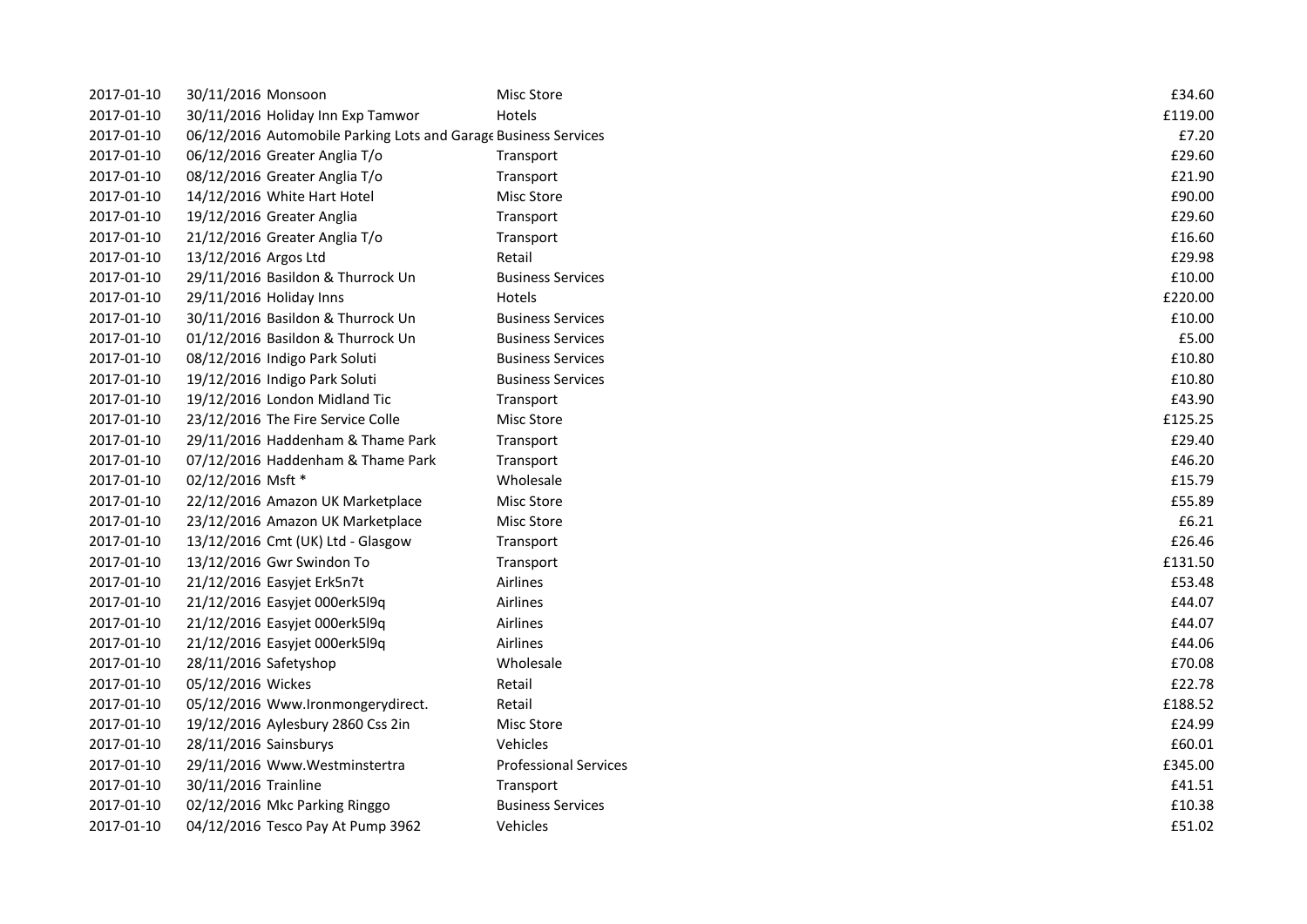| 2017-01-10 | 06/12/2016 Trainline              | Transport                | £41.51    |
|------------|-----------------------------------|--------------------------|-----------|
| 2017-01-10 | 07/12/2016 Mkc Parking Ringgo     | <b>Business Services</b> | £10.38    |
| 2017-01-10 | 08/12/2016 The Broad Leys         | <b>Misc Store</b>        | £52.50    |
| 2017-01-10 | 09/12/2016 Trainline              | Transport                | £38.76    |
| 2017-01-10 | 12/12/2016 Trainline              | Transport                | $-£26.50$ |
| 2017-01-10 | 14/12/2016 Holiday Inn Aylesb     | Hotels                   | £275.00   |
| 2017-01-10 | 20/12/2016 Trainline              | Transport                | £41.51    |
| 2017-01-10 | 21/12/2016 Shepherds Of Westm     | Misc Store               | £95.00    |
| 2017-01-10 | 04/12/2016 Surveymonkey.Com       | Mail Order               | £26.00    |
| 2017-01-10 | 25/12/2016 Adobe Systems Software | <b>Misc Store</b>        | £80.05    |
| 2017-01-10 | 29/11/2016 Disclosure & Barring   | Government               | £13.00    |
| 2017-01-10 | 29/11/2016 Tesco Stores-2041      | Retail                   | £26.94    |
| 2017-01-10 | 02/12/2016 Envatomarket31934562   | <b>Digital Goods</b>     | £26.74    |
| 2017-01-10 | 05/12/2016 Foreign Exchange Fee   | Foreign Exchange Fee     | £0.74     |
| 2017-01-10 | 08/12/2016 Disclosure & Barring   | Government               | £13.00    |
| 2017-01-10 | 08/12/2016 Disclosure & Barring   | Government               | £13.00    |
| 2017-01-10 | 16/12/2016 Disclosure & Barring   | Government               | £13.00    |
| 2017-01-10 | 19/12/2016 M6 Toll                | Transport                | £5.50     |
| 2017-01-10 | 19/12/2016 M6 Toll                | Transport                | £5.50     |
| 2017-01-10 | 19/12/2016 Disclosure & Barring   | Government               | £13.00    |
| 2017-01-10 | 20/12/2016 Disclosure & Barring   | Government               | £13.00    |
| 2017-01-10 | 28/11/2016 Lock & Key Centre      | <b>Personal Services</b> | £6.00     |
| 2017-01-10 | 28/11/2016 B & Q 1305             | Retail                   | £13.00    |
| 2017-01-10 | 29/11/2016 B & Q 1305             | Retail                   | £9.94     |
| 2017-01-10 | 01/12/2016 Jones & Cocks          | Retail                   | £34.63    |
| 2017-01-10 | 28/11/2016 C Brewer & Sons        | Retail                   | £20.96    |
| 2017-01-10 | 02/12/2016 B & Q 1305             | Retail                   | £15.19    |
| 2017-01-10 | 05/12/2016 B & Q 1305             | Retail                   | £38.00    |
| 2017-01-10 | 07/12/2016 Jones & Cocks          | Retail                   | £31.97    |
| 2017-01-10 | 08/12/2016 Lock & Key Centre      | <b>Personal Services</b> | £3.50     |
| 2017-01-10 | 08/12/2016 Jones & Cocks          | Retail                   | £20.90    |
| 2017-01-10 | 13/12/2016 B & Q 1305             | Retail                   | £6.73     |
| 2017-01-10 | 13/12/2016 Screwfix Direct        | Retail                   | £53.95    |
| 2017-01-10 | 13/12/2016 Jones & Cocks          | Retail                   | £94.74    |
| 2017-01-10 | 14/12/2016 Wickes                 | Retail                   | £9.99     |
| 2017-01-10 | 16/12/2016 Jones & Cocks          | Retail                   | £22.89    |
| 2017-01-10 | 19/12/2016 Jones & Cocks          | Retail                   | £7.90     |